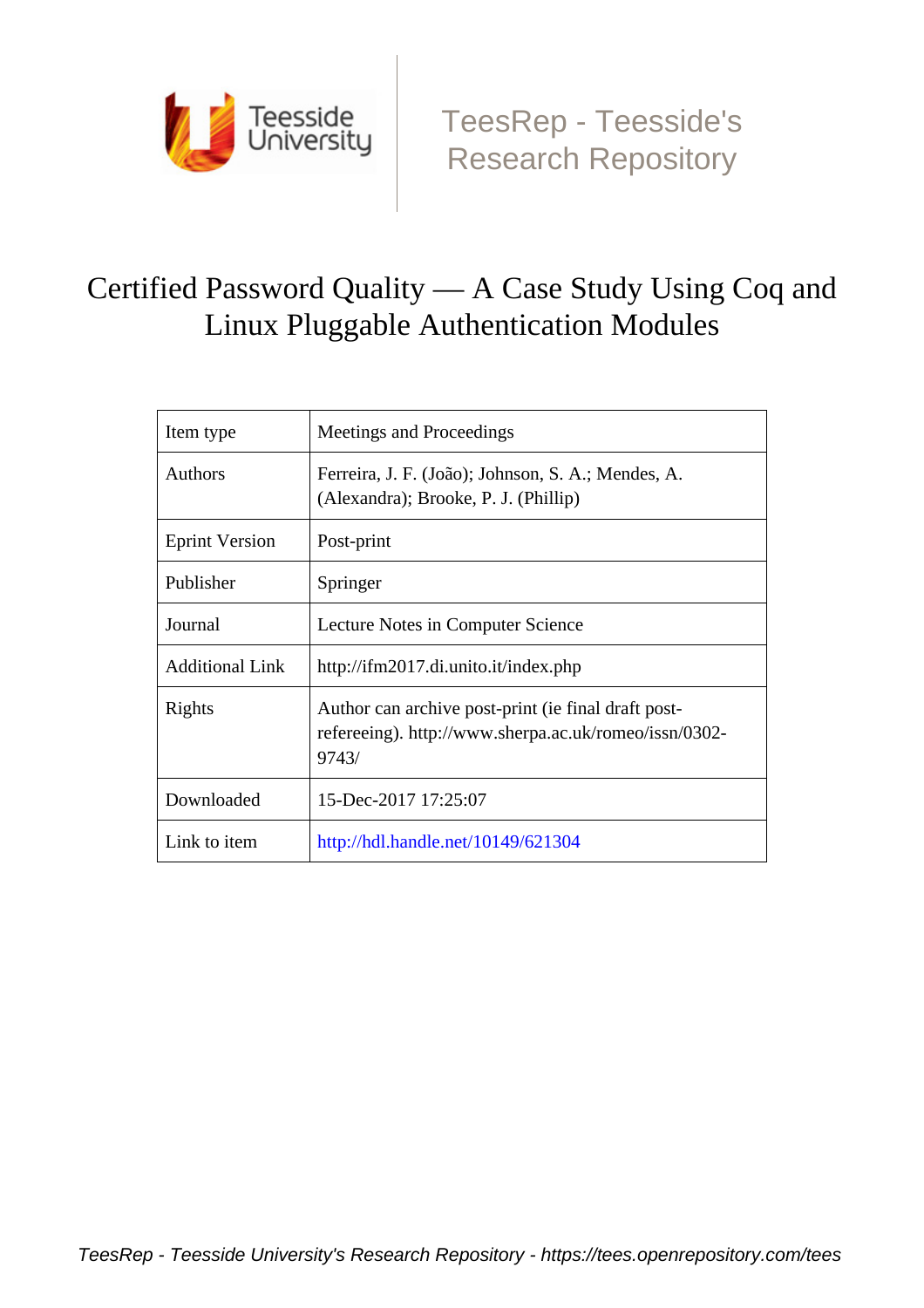## Certified Password Quality A Case Study Using Coq and Linux Pluggable Authentication Modules

João F. Ferreira<sup>1,2</sup>, Saul A. Johnson<sup>1</sup>, Alexandra Mendes<sup>1</sup>, and Phillip J. Brooke<sup>1</sup>

 $^{\rm 1}$  Teesside University, School of Computing, Middlesbrough, TS1 3BX, UK <sup>2</sup> HASLab/INESC TEC, Universidade do Minho, 4704-553 Braga, Portugal joao@joaoff.com {Saul.Johnson,A.Mendes}@tees.ac.uk pjb@scm.tees.ac.uk

Abstract. We propose the use of modern proof assistants to specify, implement, and verify password quality checkers. We use the proof assistant Coq, focusing on Linux PAM, a widely-used implementation of pluggable authentication modules for Linux. We show how password quality policies can be expressed in Coq and how to use Coq's code extraction features to automatically encode these policies as PAM modules that can readily be used by any Linux system.

We implemented the default password quality policy shared by two widelyused PAM modules:  $pam\_cracklib$  and  $pam\_pwayuality$ . We then compared our implementation with the original modules by running them against a random sample of 100,000 leaked passwords obtained from a publicly available database. In doing this, we demonstrated a potentially serious bug in the original modules. The bug was reported to the maintainers of Linux PAM and is now fixed.

Keywords: password quality, password policy, verification, security, authentication, Coq, proof assistant, theorem prover, Linux, PAM

## 1 Introduction

Password quality is essential to keeping any password-protected system secure. If a password is easy to guess and an attacker gains authenticated access as a result, any security measures deployed to restrict access by unauthenticated users become irrelevant. From the perspective of the system, the attacker is indistinguishable from the legitimate user.

Without an enforced password quality policy, passwords created by users tend to be weak [11]. A password quality policy may mandate, for example, that all user passwords contain a mixture of upper case, lower case, and numeric characters in order to maximise the search space that a brute-force algorithm would need to examine in order to correctly guess a user's password. It is critical that the software that enforces these policies (the *password quality checker*) is both correct and configurable to keep up with the large body of ongoing research into password policy best-practises [7, 28, 32].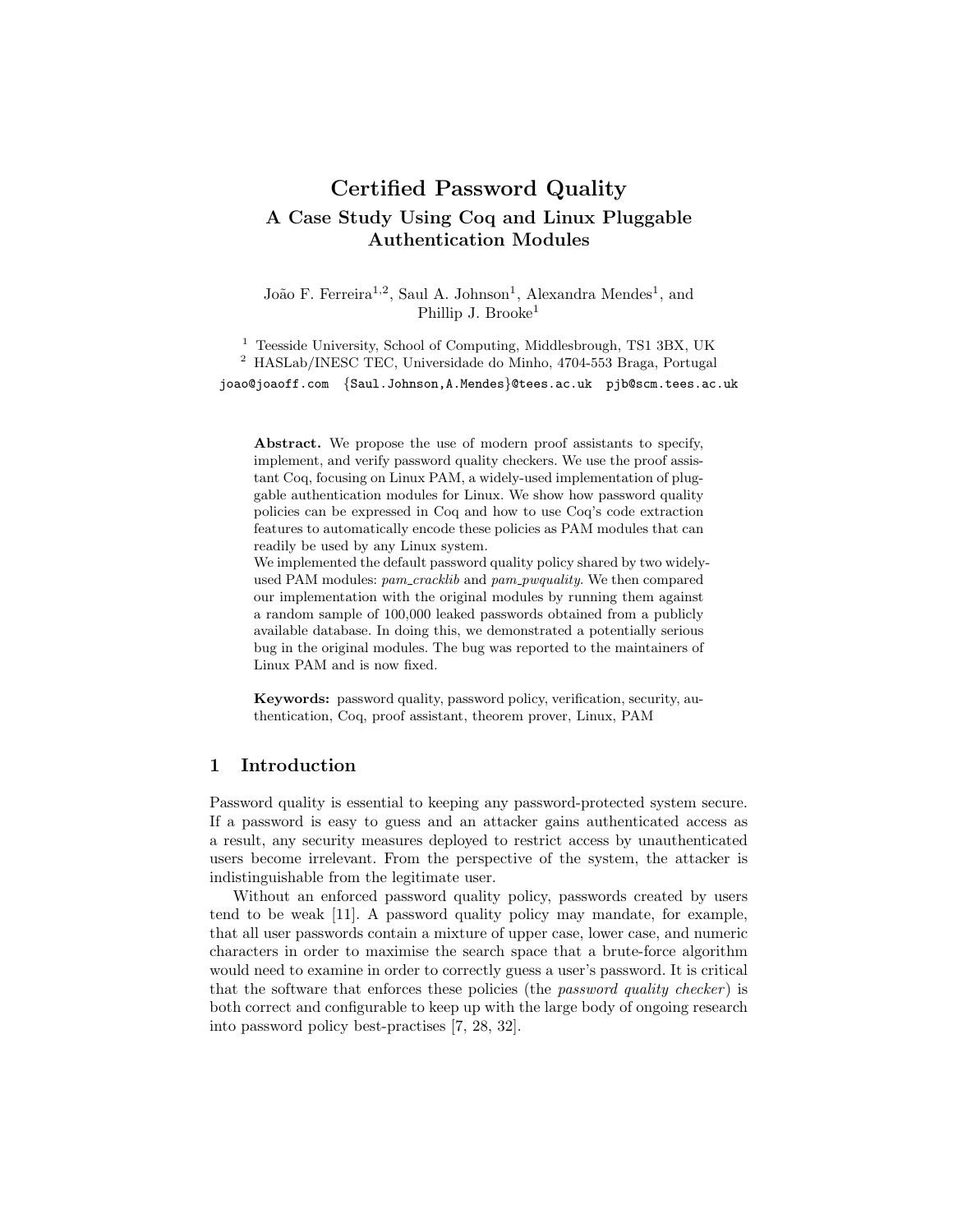

Fig. 1: An overview of the process of creating a verified PAM module.

The importance of password quality checkers makes them an ideal candidate for formal verification. Using recent advances in code generation from theorem provers, it is now possible to transform high-level verified functional implementations into certified code that can be used in place of unverified procedural code to perform password quality checking. We therefore propose the use of modern proof assistants to formally verify password quality checkers. To demonstrate this, we use the Coq proof assistant [3] to specify, implement, and verify password quality checkers. We focus on Linux PAM [25, 26], a widely-used implementation of pluggable authentication modules (PAM) for Linux. We show how we can define password quality policies in Coq and automatically encode them as Linux PAM modules that can readily be used. We document the process of extracting verified password quality assessment functions from a verified Gallina code base (Coq's specification language) into Haskell [19] and calling them via the Haskell foreign function interface (FFI) [13] from a driver written in C. Fig. 1 provides an overview of this process. We implemented several PAM modules that perform password quality checking using verified code. In particular, we implemented a module identical to the default behaviour shared by two widely-used PAM modules designed to act as password quality checkers on Linux systems: pam\_cracklib and pam\_pwquality. In doing this, we demonstrated a potentially serious bug in the original PAM modules. The bug was reported to Linux PAM's maintainers and is now fixed.

In Section 2, we discuss password quality checking software, focusing on Linux PAM. Section 3 is about the use of Coq to specify, implement, and verify password quality checkers. We evaluate our work in Section 4 by comparing our implementation with pam\_cracklib and pam\_pwquality. We also demonstrate that the flexibility of our approach allows users to create verified password policies quickly and easily. After presenting related work in Section 5, we conclude the paper in Section 6.

## 2 Password Quality Checking Software

Password quality checking refers to techniques used to ensure that users do not create passwords that are vulnerable to brute-force attacks or guessing by a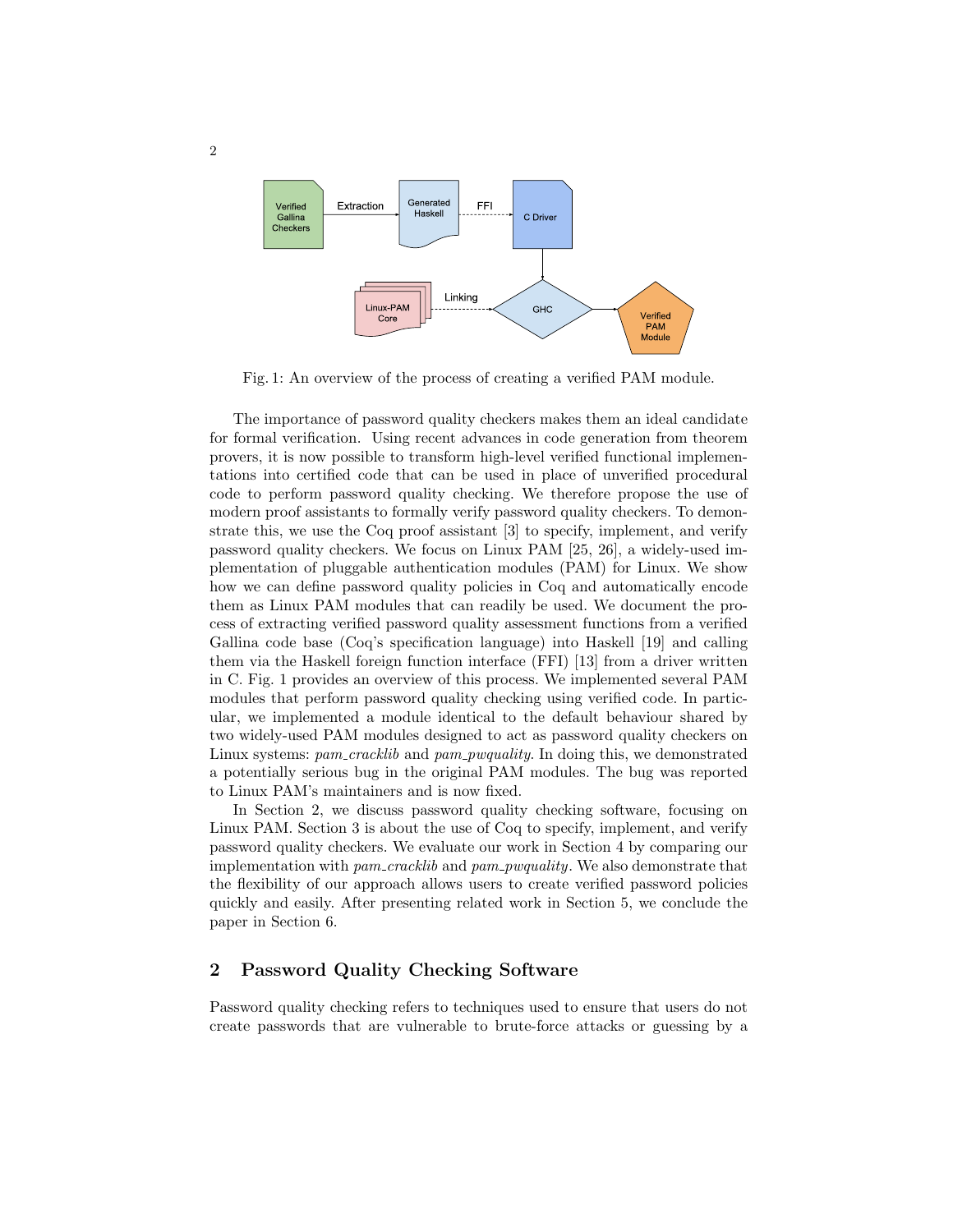Passwords must:

|  | - Not be identical to the previous password, if any.                                                  |  |  |
|--|-------------------------------------------------------------------------------------------------------|--|--|
|  | $-$ Not be palindromic.                                                                               |  |  |
|  | - Not be a rotated version of the old password, if any.                                               |  |  |
|  | - Not contain case changes only in relation to the previous password, if any.                         |  |  |
|  | - Have a Levenshtein distance of 5 or greater from the previous password, if any ( $d$ ifo $k=5$ ).   |  |  |
|  | - Be at least 9 characters long (minlen=9), however:                                                  |  |  |
|  | • Passwords may be 1 character shorter if they contain at least 1 lower case letter ( $ c $ redit=1). |  |  |
|  | • Passwords may be 1 character shorter if they contain at least 1 upper case letter (ucredit=1).      |  |  |
|  | • Passwords may be 1 character shorter if they contain at least 1 digit character (dcredit=1).        |  |  |
|  | • Passwords may be 1 character shorter if they contain at least 1 other character (ocredit=1).        |  |  |
|  | • This shortening of minimum length will stack, making for a minimum length of $9 - 4 = 5$ for        |  |  |
|  | passwords containing all 4 classes.                                                                   |  |  |
|  | • Effective minimum length is, then $M = m - c$ where M is the effective minimum length, m is         |  |  |
|  | the configured minimum length and $c$ is the number of character classes present in the string.       |  |  |
|  |                                                                                                       |  |  |

Fig. 2: Default policy implemented by  $pam\_cracklib$  and  $pam\_pwayuality$ .

party with access to basic information about the user. For example, a user may be unable to create a password that is identical to their user name or email address, or that is too short. A range of other issues relate to passwords such as memorability, storage of passwords on systems, and other means to obtain passwords (such as snooping). We do not address these further in this work.

Password quality checking software often requires that an administrator provide a password quality policy which specifies the minimum characteristics of an acceptable password. A significant body of research is emerging that challenges conventional wisdom about what constitutes a secure password [28, 32].

**Linux PAM** We focus on Linux PAM  $[25, 26]$ , a widely-deployed open-source application that pulls together multiple authentication-related modules into one high-level API, allowing application developers to create programs that rely on various authentication services independently of the underlying implementations. Two well-known PAM modules that are used to indicate password quality are pam\_cracklib and pam\_pwquality. Both modules are written in C, use the same backend, and define the same default password quality policy (see Fig. 2). Fig. 3 shows the type of code used in these modules to check whether a password is palindromic. Fig. 3a shows a pure function named palindrome that returns 1 if the password given is a palindrome and 0 otherwise; Fig. 3b shows how the toplevel function password\_check uses palindrome to check if the new password is a palindrome (msg and \_ are used for error control and internationalisation purposes respectively).

Since these modules are enabled by default in many popular Linux distributions, they are widely deployed. For example, in Red Hat Enterprise Linux 7 and in CentOS 7, the pam\_pwquality PAM module replaced pam\_cracklib, which was used up to version 6 as a default module for password quality checking [17]. It is estimated that CentOS is one of the most popular Linux distributions for web servers and is installed on millions of these worldwide<sup>3</sup>.

<sup>3</sup> See, for example, https://w3techs.com/technologies/details/os-linux/all/ all, and http://www.computerworld.com/article/2468596/network-software/ the-most-popular-linux-for-web-servers-is----.html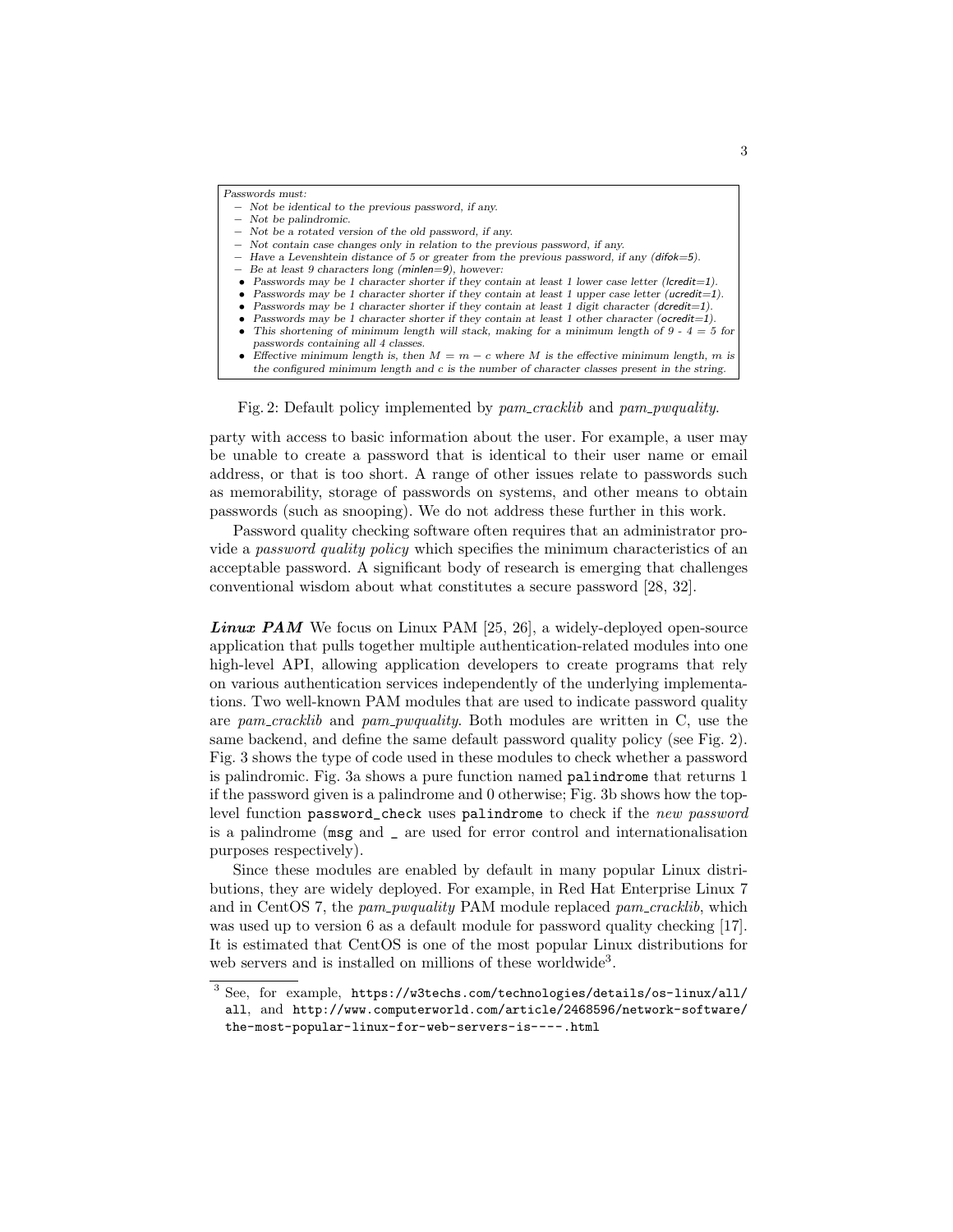```
static int palindrome(const char *new)
{
  int i, j;
  i = strlen(new);for (j = 0; j < i; j++)<br>
if (new[i - j - 1] != new[j])<br>
return 0;
  return 1;
}
```
(a) The palindrome function checks whether the argument string is palindromic.

```
static const char *password_check(
 pam_handle_t *pamh,
  struct cracklib_options *opt,
  const char *old, const char *new,
  const char *user)
{
  [...]
  newmono = str_lower(strdup(new));
  [...]
  if (!msg && palindrome(newmono))
  msg = \_("is a palindrome");<br>[...]
}
```
(b) The password\_check function calls the function palindrome to check whether the proposed new password is palindromic.

Fig. 3: Two functions from  $pam\_cracklib.c$ , one pure with only the new password accepted as a parameter, and one which drives the password checking process.

## 3 Verified Password Quality in Coq

We now describe how we use Coq to specify, implement, and verify password checkers. We implement checkers as pure functional programs and demonstrate Coq's flexibility by showing different ways to specify them: often, we consider the functional programs to be functional (executable) specifications, but we can also specify checkers by theorem or by property (i.e. axiomatically). We conclude this section by describing how verified functional implementations can be extracted as Haskell code and linked with PAM modules that can be readily used.

#### 3.1 Types and Password Checkers

In our model, we consider passwords to be Coq strings:

```
Definition Password := string.
```
Password checkers can be seen as functions from strings to booleans (e.g. the function palindrome in Fig. 3a is such a function). However, we want password checkers to take into consideration more elements, such as the previous password or the user's name (see the signature of password\_check in Fig. 3b).

In our model, we consider the user's previous password and we encode this information in the type PasswordTransition:

```
Inductive PasswordTransition : Set :=
 PwdTransition : (option Password) -> Password -> PasswordTransition.
```
An element of the type PasswordTransition represents an old password being changed into a new password. The old password is optional: if a user changes their password, the previous password is available as it must be entered to proceed; if an administrator changes the password of a user, that information

4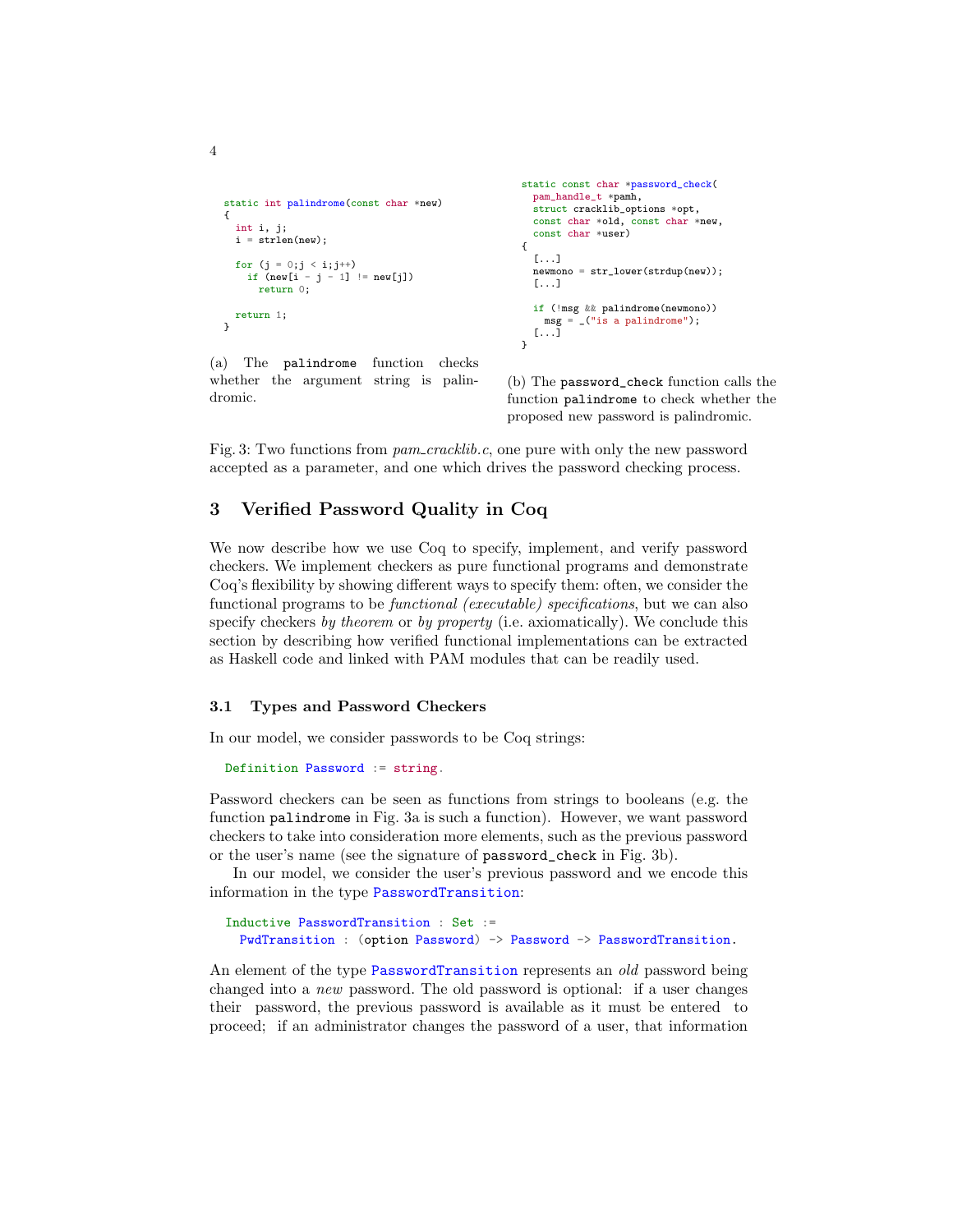is unlikely to be available. With these types defined, a password checker can be described as a function that takes a PasswordTransition and either succeeds or returns some error message. We define the type of a password checker as:

Definition CheckerResult := option ErrorMsg.

For example, a password checker that prevents passwords from being palindromes can be defined as:

```
Definition not_palindrome (pt : PasswordTransition) : CheckerResult :=
  if palindrome (new_pwd pt) then
    BADPWD: "The new password is a palindrome."
  else
    GOODPWD.
```
This defines a new password checker named not\_palindrome whose behaviour is quite simple: if the new password (new\_pwd pt) is a palindrome, then it should be rejected (with a specific error message). This checker depends on the function palindrome, which is discussed in the next subsection.

The reserved keywords BADPWD and GOODPWD are defined as symbolic abbreviations denoting the appropriate elements of type CheckerResult:

```
Notation GOODPWD := None.
Notation "BADPWD: msg" := (Some msg).
```
The palindrome checker uses only the new password and not the old password. This is not the general case: e.g., the old password is required when we do not want the new password to be a prefix of the old password (or vice-versa):

```
Definition prefix_old_pwd (pt : PasswordTransition) : CheckerResult :=
 NEEDS old_pwd FROM pt
    if (prefix (old_pwd pt) (new_pwd pt)) ||
       (prefix (new_pwd pt) (old_pwd pt))
    then
      BADPWD: "The new password is a prefix of the
               old password (or vice-versa)"
    else
      GOODPWD.
```
This password checker returns an error if the old password (old\_pwd pt) is a prefix of the new password (new\_pwd pt) or vice-versa. The checker depends on the function prefix, which is discussed in the next subsection. The body of this checker is prefixed by a new construct expressing that the old password is required to define the checker: NEEDS old\_pwd FROM pt. The definition of NEEDS means that if the old password is undefined (e.g. if the administrator is changing the password of a normal user), then the check is disabled. Further, the function old\_pwd is being exposed to the checker as a *local function*. This provides a safer way to access the old password, because using old\_pwd pt without prefixing it with the NEEDS construct will result in a type error (caught at compilation time). In other words, the function old\_pwd is only available in contexts where the old password is defined, thus avoiding conditional boilerplate code that checks whether the old password is defined.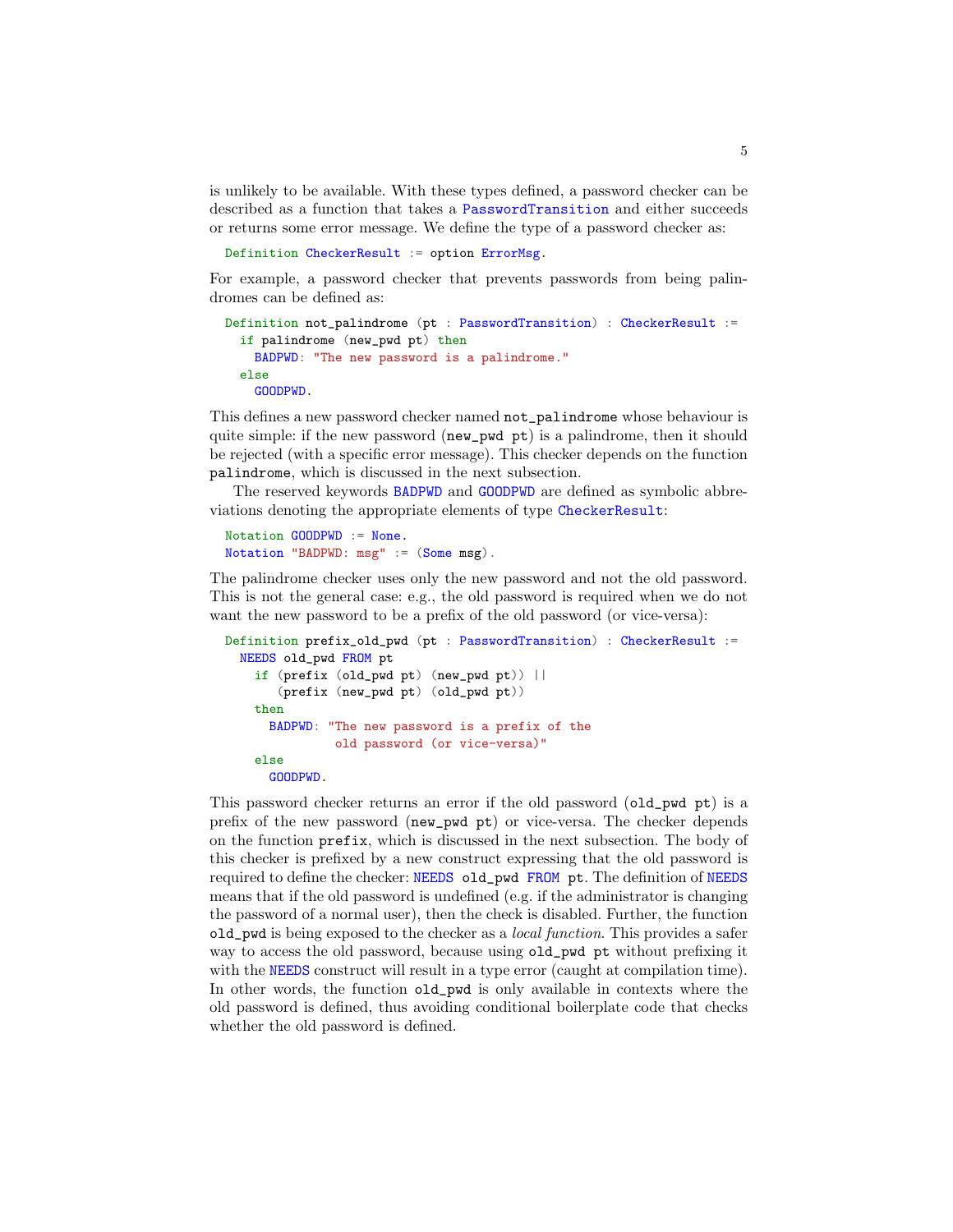#### 3.2 Specification, Implementation, and Proofs

An advantage of defining password checkers in a proof engineering environment such as Coq is that we can prove properties about implementations. For example, if we want to prove that prefix\_old\_pwd is skipped when the old password is undefined, we can state and prove a lemma as follows:

```
Lemma prefix_old_pwd_undefined: forall (pt: PasswordTransition),
    old\_pwd_is\_undefined(pt) = true -> prefix\_old\_pwd(pt) = GOODPWD.Proof.
  intros. unfold old_pwd_is_undefined in H.
  (* Case analysis *)
 destruct pt. destruct o.
   (* Case 1 (trivial): old password is defined *)
   - congruence.
   (* Case 2: old password is undefined *)- unfold prefix_old_pwd. simpl. auto.
Qed.
```
The lemma simply states that if the old password is undefined<sup>4</sup>, then the checker prefix\_old\_pwd is disabled (i.e. it accepts all passwords). The proof is by case analysis and is made simple by using tactics such as congruence, simpl, and auto.

In the context of our work, the most important aspect to verify is functional correctness. We have seen above that password checkers are functions from PasswordTransition to CheckerResult that normally depend on inner pure functions. For example, the checker not\_palindrome depends on palindrome and prefix\_old\_pwd depends on prefix. In general, when defining password checkers, we are interested in proving that the inner pure functions are correct. In the remainder of this section, we discuss different approaches to specify password checkers. The point of showing different specification approaches is to demonstrate that writers of verified password checkers can use their preferred style of specification (e.g. functional programmers will probably prefer to write functional executable specifications).

Functional (executable) specifications As we are using a high-level functional programming language to encode password checkers, we can give direct implementations of constructive or executable specifications [30, 31]. E.g., the following definition of palindrome acts both as specification and implementation:

```
Definition palindrome (s : string) : bool :=
  s ==_s (string_reverse s).
```
This definition is an implementation (i.e. it can be executed), but it also describes the notion of palindrome: an arbitrary string s is a palindrome if and only if s is the same as its reverse. Most programmers would be satisfied with this

6

 $^4$  old\_pwd\_is\_undefined(pt) is defined to return true when the old password is undefined and false otherwise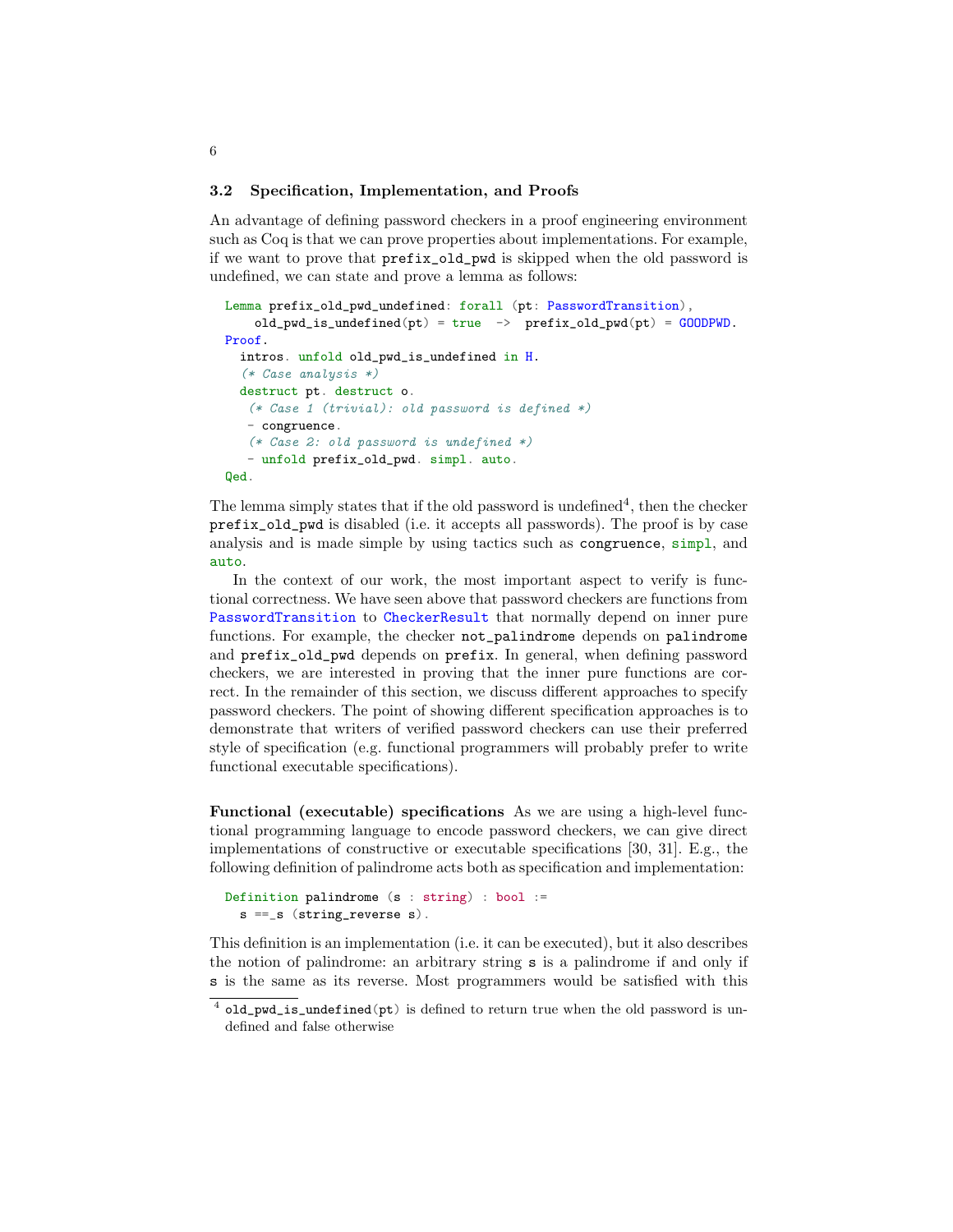specification, but because we are in a proof engineering environment, we can prove further properties; an example is the following lemma stating that the function that reverses a string is involutive.

```
Lemma string_reverse_involutive : forall (s : string),
 string_reverse (string_reverse s) = s.
Proof.
 induction s as [| c s'].
  (* Base case *)
   - simpl. reflexivity.
  (* Inductive step *)
   - simpl. rewrite (string_reverse_unit (string_reverse s') c).
     rewrite IHs'. auto.
Qed.
```
The proof is by induction and uses the lemma string\_reverse\_unit, which states that for all strings  $s$  and characters  $c$ , we have:

 $string\_reverse(string\_append(s, c)) = string\_append(c, string\_reverse(s))$ 

Specification by theorem A proof assistant like Coq also allows us to specify functions by capturing their specifications as theorems. E.g., the function prefix, used in the password checker prefix\_old\_pwd, can be specified as:

```
Theorem prefix_correct : forall s1 s2 : string,
prefix s1 s2 = true \langle - \rangle substring 0 (length s1) s2 = s1.
```
This theorem states that a string s1 is a prefix of a string s2 if and only if s1 is the substring of length length s1 starting at position 0 of s2 (i.e., for  $k =$  length s1, the string composed by the k leftmost characters of s2 is s1). This is proved in Coq's standard library.

Specification by property Strong specifications usually demand a greater proving effort: proofs are normally more complex and it is often the case that deeper knowledge of the proof assistant is required.

In some cases, it may be easier or desirable to prove properties that do not fully specify the implementation, but nevertheless increase our confidence in its correctness. For example, suppose that we define the Hamming distance [14, 15] between two strings of equal length as follows:

```
Fixpoint hamming_distance (a b : string) : option nat :=
 match a, b with
    | EmptyString, EmptyString => Some 0
    | String ca a', String cb b' =>
     match hamming_distance a' b' with
       | None => None
        | Some n \Rightarrow Some ((nat_of_bood (neg =_a cb))) + n)end
    |_{-}, - \geq None
  end.
```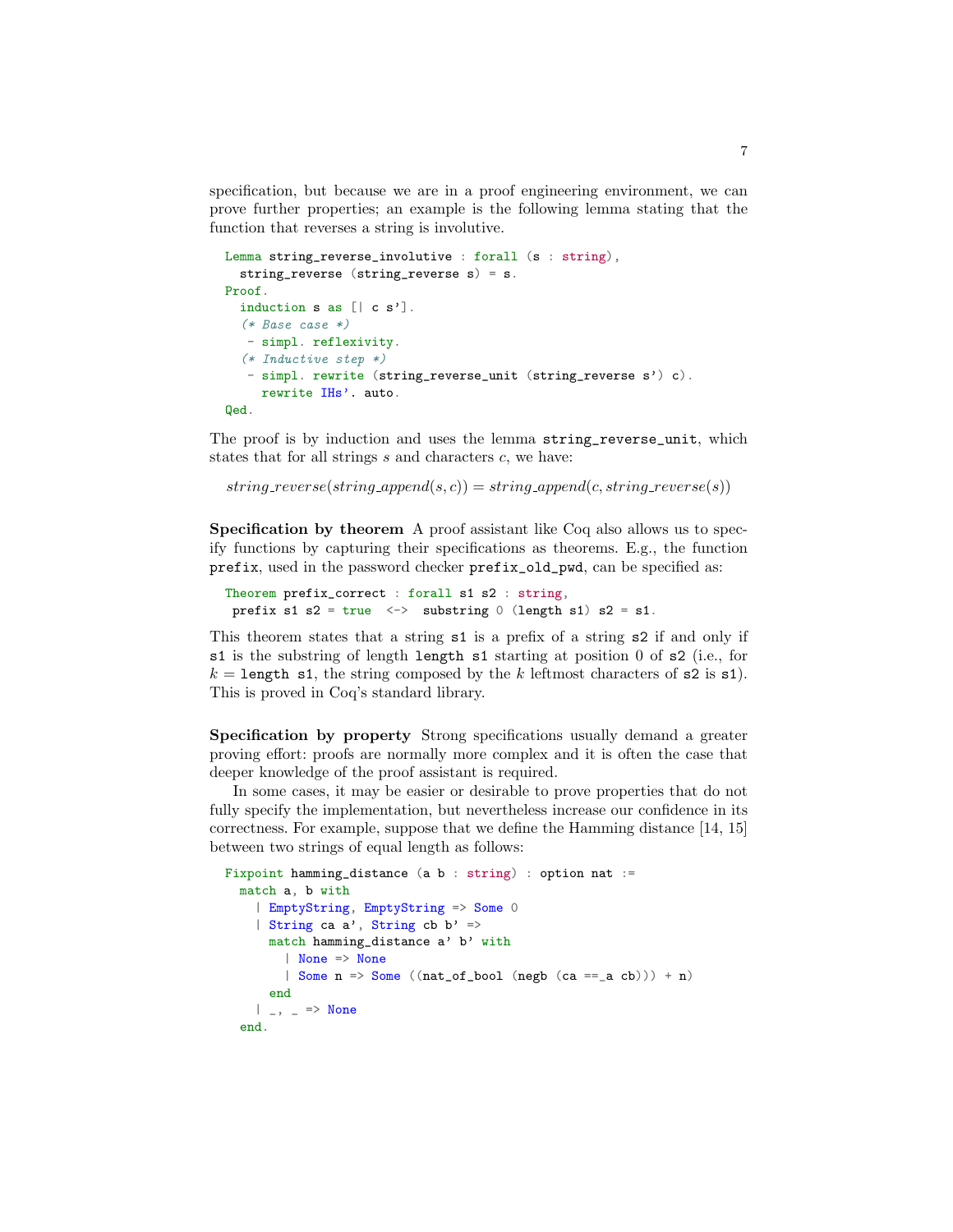Instead of fully specifying this function, we increase our confidence in this implementation by proving properties the Hamming distance satisfies. For example:

```
Lemma hamming_distance_undefined_for_different_lengths : forall (a b : string),
  length a \leq \text{length } b \leq \text{hamming}_d istance a \ b = \text{None}.
Lemma hamming_distance_defined_for_same_length : forall (a b : string),
  length a = length b \rightarrow hamming_distance a b \leftrightarrow None.
Lemma hamming_distance_zero_for_identical : forall (s: string),
  hamming_distance s = Some 0.
```
#### 3.3 Password Policies and Code Extraction

Our framework mimics the behaviour of the PAM modules  $pam\_cracklib$  and pam *pwquality* in that password quality policies are lists of password checkers executed successively. E.g., the policy shown in Fig. 2 is defined as follows:

```
Definition pwd_quality_policy :=
  [ diff_from_old_pwd ; not_palindrome ; not_rotated ;
    not_case_changes_only ; levenshtein_distance_gt 5 ;
    credits_length_check 8 ].
```
This list, together with all its contents, is extracted into Haskell code by using Coq's code extraction mechanism [24]. Finally, the extracted Haskell code is linked with a C driver to create a PAM module that calls the Haskell code via Haskell's foreign function interface (FFI) [13]. In short, the C code calls each password checker with a password transition and reports the result to the user.

#### 4 Evaluation

In this section, we evaluate our work by comparing the newly implemented verified PAM module to the original in terms of behaviour, performance, and compiled executable size. We describe the bug discovered in the original module, and demonstrate that the flexibility of our approach allows users to create verified password policies quickly and easily.

#### 4.1 Experimental Setup

Using Vagrant, a virtual machine running Ubuntu 16.04 "Xenial" 64-bit with Coq v8.6 and the Glasgow Haskell Compiler v7.10.3 installed was created to provide a consistent testing environment [23]. An unmodified instance of this machine was used for every test run.

A random sample of 100,000 passwords was obtained from a publicly available database of ten million leaked passwords [5] using a Python script. An instance of the test machine was then configured to use each module in turn as the password quality checker for its native passwd executable, which handles user

8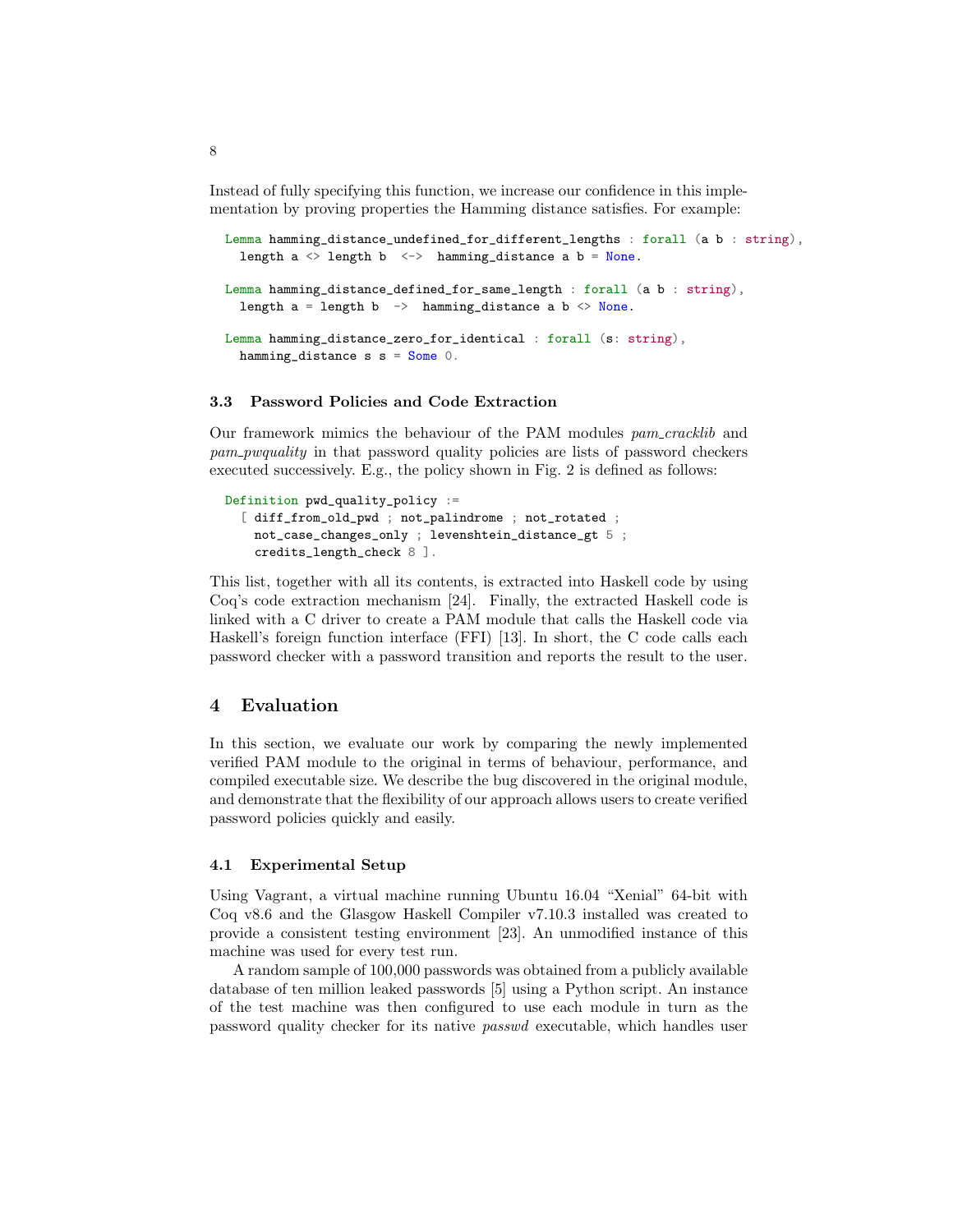password changes. A set of shell scripts was created to run each password through this executable one at a time and record the results, which consist of feedback from the active PAM module about the strength of the submitted password. As the script terminates passwd after the first password entry, no actual password change was performed as the password must be entered twice (for confirmation) in order to effect one. Importantly, the passwords were checked on their own merit and not in the context of a password change; that is, the old password in use before the attempted password change was not taken into account during password quality checking. As a result of this, any password quality checks that compare the new password to the old password in any way were not in effect. This raw data was passed through a Python script which consolidated it into a CSV file ready for further analysis using spreadsheet software.

The behaviour of the verified module was then compared to the original module. All dictionary checks were disabled in the original module (and omitted from the verified module) prior to testing. All source code was maintained under source control on GitHub [22].

## 4.2 Experiment 1: Comparison with PAM Modules pam\_cracklib and pam\_pwdquality

The verified PAM module was first configured and built to implement the default policy shared by both *pam\_cracklib* and its successor *pam\_pwquality* (shown in Fig. 2 and encoded as shown in Section 3.3).

As expected, the verified module behaved identically to the original, accepting 56574 of the passwords in the database (that is, deeming them secure enough) with absolute consistency between them (i.e. the same passwords were accepted or rejected).

Aside from the behaviour of the module itself and whether or not it is written using verified code, there are other factors that may be considered when deciding on the most suitable module to use on any one system. For example, performance and executable size. In order to compare the performance of the verified module to the original module, each run of passwd during the experiment was timed and averaged to calculate an average checking time per password (Table 1).

| Module              | Description                                                                                                                                                  | Avg. Time |
|---------------------|--------------------------------------------------------------------------------------------------------------------------------------------------------------|-----------|
| pam_cracklib_nodict | Original C implementation of pam_cracklib $\mid 0.00926278s$<br>with dictionary check disabled.                                                              |           |
|                     | $\text{pam\_basic\_pwd\_policy}$ Verified module built with the default 0.011845369s<br>pam_cracklib default policy enabled (with-<br>out dictionary check). |           |

Table 1: Average execution time for each test run.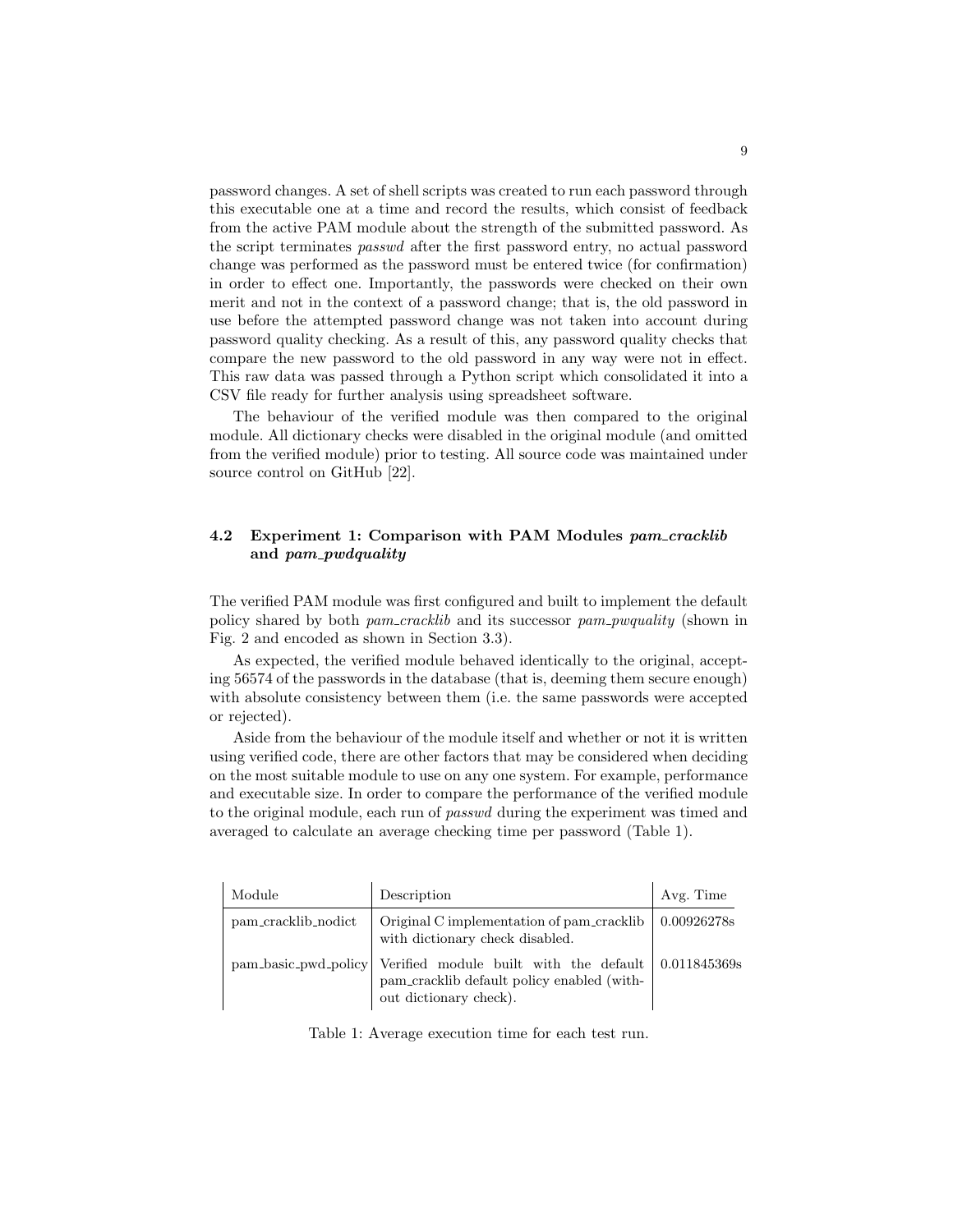The average checking time for the verified module is around 1.28 times that of the unverified C module in all cases, but this difference is not as drastic as had been anticipated, considering that many algorithms in use within the verified module are not nearly as efficient as those in the original (compare the inefficient — yet easier to reason about — definition of palindrome shown in Section 3.2 to the implementation shown in Fig. 3a).

With regard to executable size, it is unsurprising that the compiled verified module is significantly larger than the original module (Table 2). The verified module is linked against several dependencies from both the Haskell and C standard libraries. The authors recognise, however, that on non-critical storageconstrained systems, it may be inconvenient to use an executable around 9 times the size of its unverified counterpart when its behaviour is expected to be identical.

| File Name               | Description                                                                                                    | File Size     |
|-------------------------|----------------------------------------------------------------------------------------------------------------|---------------|
| pam_cracklib_nodict.so  | Original C implementation of<br>pam_cracklib with dictionary check<br>disabled.                                | $22384$ bytes |
| pam_basic_pwd_policy.so | Verified module built with the de-<br>fault pam_cracklib default policy enabled<br>(without dictionary check). | 189688 bytes  |

Table 2: File size comparison between the original and verified modules.

#### 4.3 Experiment 2: Increasing Password Entropy

Research into password complexity [16] has shown that it may become almost mandatory for users to create longer passwords that contain a good mixture of uppercase and lowercase letters, numbers, and symbols. It would not be unreasonable, then, for a system administrator to enforce a policy mandating that no passwords have more than two characters of the same class (i.e. type) in a row in an effort to boost entropy (see Table 3 for examples).

| Password                  | Accepted       | Reason                                                                               |
|---------------------------|----------------|--------------------------------------------------------------------------------------|
| 1234Password              | No             | More than one number in a row, more than<br>one lowercase letter in a row.           |
| 1L14m4!Gg                 | Yes            | No more than one number, uppercase let-<br>ter, lowercase letter or symbol in a row. |
| correcthorsebatterystaple | No             | More than one lowercase letter in a row.                                             |
| Ab4kUs#!                  | N <sub>0</sub> | More than one symbol in a row.                                                       |

Table 3: Example of the status of different hypothetical passwords under the proposed policy.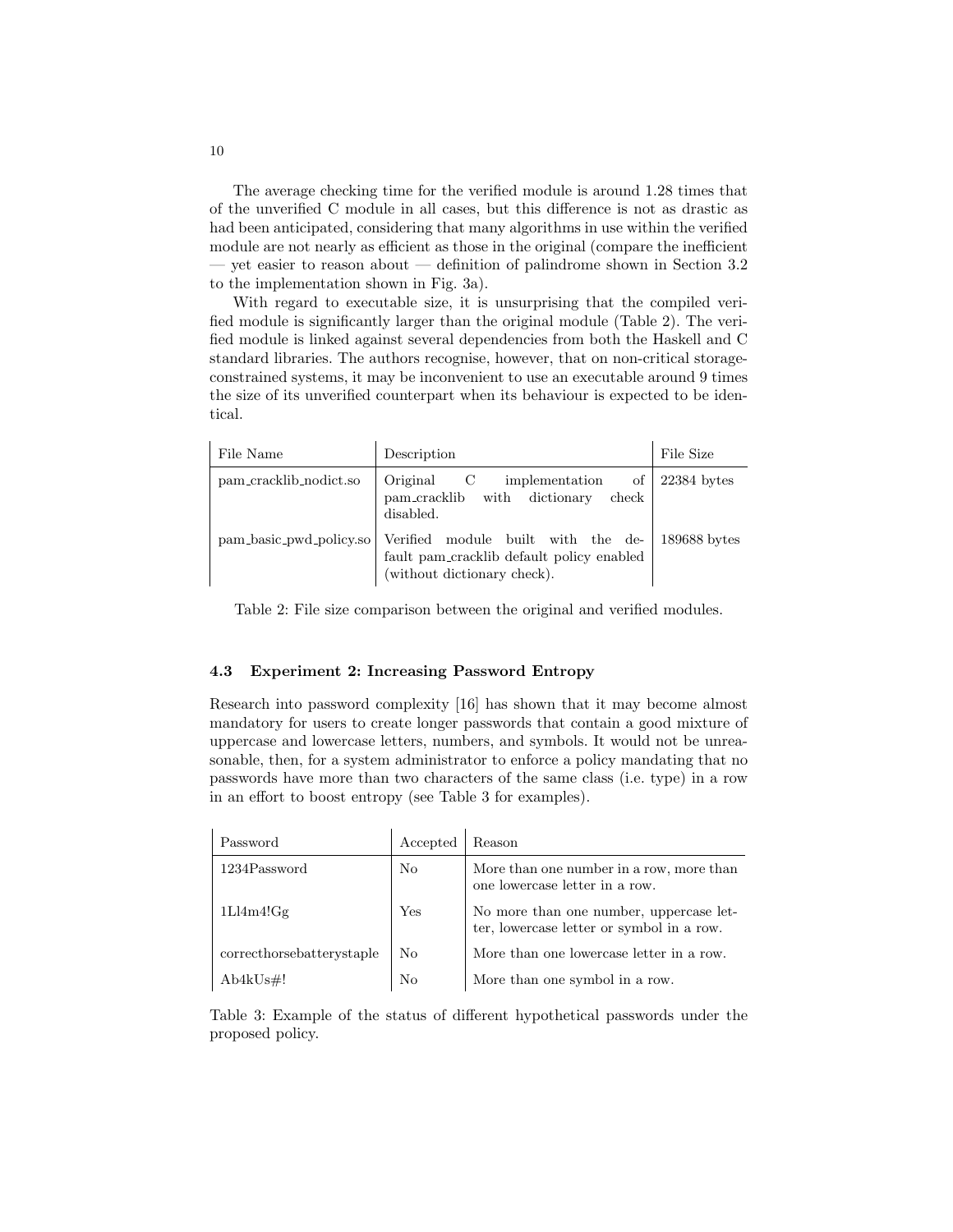In order to accomplish this using *pam\_cracklib*, the maxclassrepeat option must be set to 1. After configuring the original pam\_cracklib and the verified module in this way (using the policy from Fig. 2 with the additional constraint that no two consecutive characters may be of the same class), the test was run again over the same password database. In this case, the modules did not perform identically.

While the verified module predictably accepted only a tiny minority (371) of passwords, the original module exhibited exactly the same behaviour as before and accepted 56574 passwords. This result demonstrated the effects of a bug in  $pam\_cracklib$ , specifically a check done inside  $pam\_cracklib.c$  on line 411:

```
if ( opt->max_class_repeat > 1 && sameclass > opt->max_class_repeat) {
 return 1;
}
```
Rather than checking if the option max\_class\_repeat is set to a number greater than zero, the check is done against 1 instead (see highlighted code). This has the consequence of disabling the check entirely, which contradicts the documentation for the option and any intuition on the part of the system administrator.

This issue was raised on the Linux PAM GitHub repository [18], along with a pull request containing the fix. A project maintainer reviewed it to their satisfaction and merged the fix into the official repository, to be distributed in future releases. After the fix had been applied, the *pam\_cracklib* module was compiled and tested again against the password database, this time functioning consistently with the verified module.

#### 4.4 Experiment 3: A Simple Policy

To demonstrate the flexibility of our approach, we show that it is possible to quickly and easily compile a password quality checker PAM module drawing on specific research findings. Kelly et al. [21] suggest that the use of the  $basic16$ password policy (16 alphabetic characters) creates passwords that are more resilient against brute-force attacks than policies such as complex8 which allows for shorter (length 8), but more complex passwords containing a mixture of cases, numbers, and symbols.

The verified module was quickly reconfigured, rebuilt, and reinstalled with this new, very simple policy in place. In code, we simply alter the list of password quality checkers to apply only a length check and nothing more, before extracting the Coq code to Haskell and rebuilding the C driver:

```
Definition pwd_quality_policy := [
  plain_length_check 16
].
```
The policy makes use of the plain\_length\_check function that evaluates a password on length alone: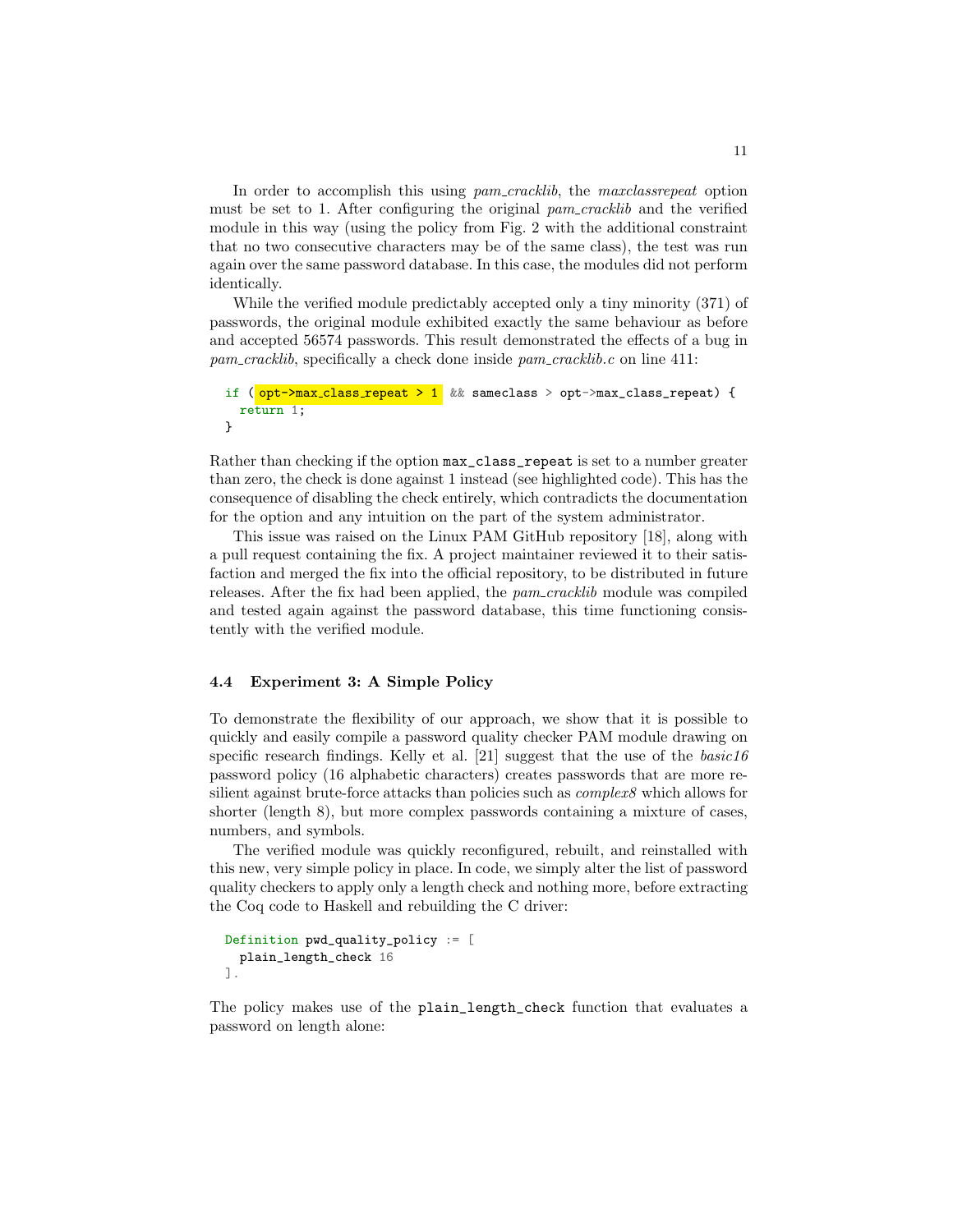```
Definition plain_length_check (len : nat) (pt : PasswordTransition)
  : CheckerResult := if length (new_pwd pt) >=? len then GOODPWD
                     else BADPWD: "The new password is too short.".
```
The accompanying plc\_correct lemma and proof certify that this function behaves correctly:

```
Lemma plc_correct: forall (len : nat) (pt : PasswordTransition),
     plain_length_check len pt = GOODPWD
<-> is_true (length (new_pwd pt) >=? len).
Proof. repeat (split; unfold plain_length_check;
               destruct (length (new_pwd pt) >=? len); crush). Qed.
```
In this case, because the function is very simple, the implementation is as complex as its specification. However, in general, this is not the case (see, for instance, the examples in Section 3). The proof is based on the definition of the function and a case analysis on the length of the new password. It also depends on the crush tactic from [10]. On running this newly-configured checker over the password database, 970 passwords were accepted while the rest were shorter than 16 characters in length and therefore rejected. Interestingly, the original pam\_cracklib and pam\_pwquality libraries can not be configured in this way without making changes at the source code level and recompiling, as various checks (palindrome being one example) cannot be disabled through configuration alone. While our approach also requires recompilation of the verified module, the scope of the required source code changes (modification of one list) is so small that it arguably amounts to little more than a configuration change. In this way, our approach is demonstrably more flexible than that taken by the original modules.

### 5 Related Work

To the best of our knowledge, this is the first effort in creating verified password quality checkers. The closest related work on provably improving the reliability of authentication systems is the body of work on verification of authentication protocols. For example, the work presented in [27] and [12] uses CSP and PVS to analyse and verify authentication properties. A very popular automatic cryptographic protocol verifier is ProVerif [4]. Uses of ProVerif include the verification of a user authentication protocol named oPass [29] and security properties of mutual-authentication and key-exchange protocols [6].

The work presented in this paper has been motivated by recent advances that make practical the verification of system security components [1]. In particular, we were inspired by approaches that are based on extracting (or generating) code directly from proof assistants. An example is FSCQ [8, 9], the first file system with a machine-checkable proof (using Coq). Similar to what we do, a Haskell implementation is extracted using Coq's extraction feature. Two additional examples are the implementation of a conference management system [20] and of a distributed social media platform [2], where code generation was also used to extract correct Scala implementations from Isabelle specifications.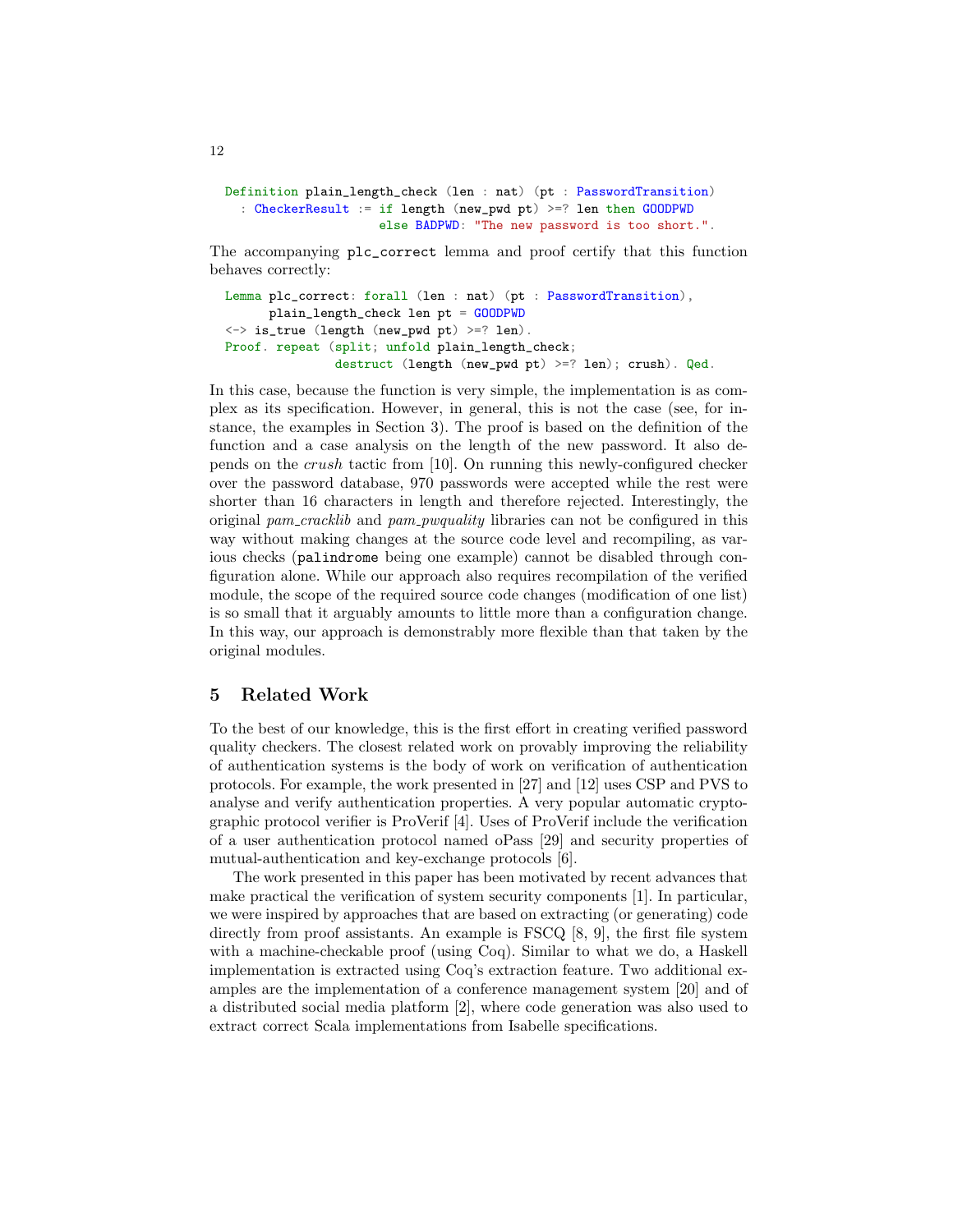## 6 Conclusion

Through this work, we have used the proof assistant Coq to create verified password quality checkers in the form of PAM modules with at least as much functionality (aside from dictionary checks) as  $pam\_cracklib$  and  $pam\_pwyuality$ which are already widely deployed. We identified a potentially serious bug and we demonstrated that our framework can be used to easily create new certified password quality policies.

Despite the successes, limitations remain. While we use a code extraction approach that substantially reduces the size of the unverified code base, it does not eliminate it entirely. Some low-level unverified C code must still be written in order to call the extracted code in a useful context. Importantly, while the Gallina code is verified, the authors are not aware of any correctness proof of Coq's code extraction mechanism. Executable size is also greatly increased in the verified modules almost by an order of magnitude, which may place serious limitations on its use by storage-constrained systems.

The collection of proofs for the verified checkers is being constantly improved as part of an ongoing verification effort as we investigate potential future work in this area (see [22]). In particular, we aim at making most proofs as simple and automatic as possible. Nevertheless, as we demonstrated, the framework allows the creation of new policies that are completely verified. This work focuses on the specific and important area of verified password checking and we believe that it lays a foundation for further research in this area.

Future Work A domain-specific language (DSL) is in development as a direct successor to this research which will allow Linux system administrators to quickly and easily express their ideal password quality policy and produce a verified password quality checker PAM module in one compilation step. We anticipate that this will offer a great deal of flexibility beyond the simple configuration options offered by existing password quality checking PAM modules.

In continuing this work, we hope to substantially reduce the size of the unverified C driver by stripping out functionality that is not absolutely necessary or that has been made redundant by our verification efforts. We also plan to verify other aspects of the PAM modules such as configuration option parsing as well as extend the functionality of the verified password quality checking code to include dictionary checks. An examination of the feasibility of adding Unicode support is also planned.

## References

- [1] Andrew W Appel. "Modular Verification for Computer Security". In: IEEE 29th Computer Security Foundations Symposium (CSF). 2016, pp. 1–8.
- [2] Thomas Bauereiß, Armando Pesenti Gritti, Andrei Popescu, and Franco Raimondi. "CoSMeDis: A Distributed Social Media Platform with Formally Verified Confidentiality Guarantees". In: Security and Privacy (SP). 2017.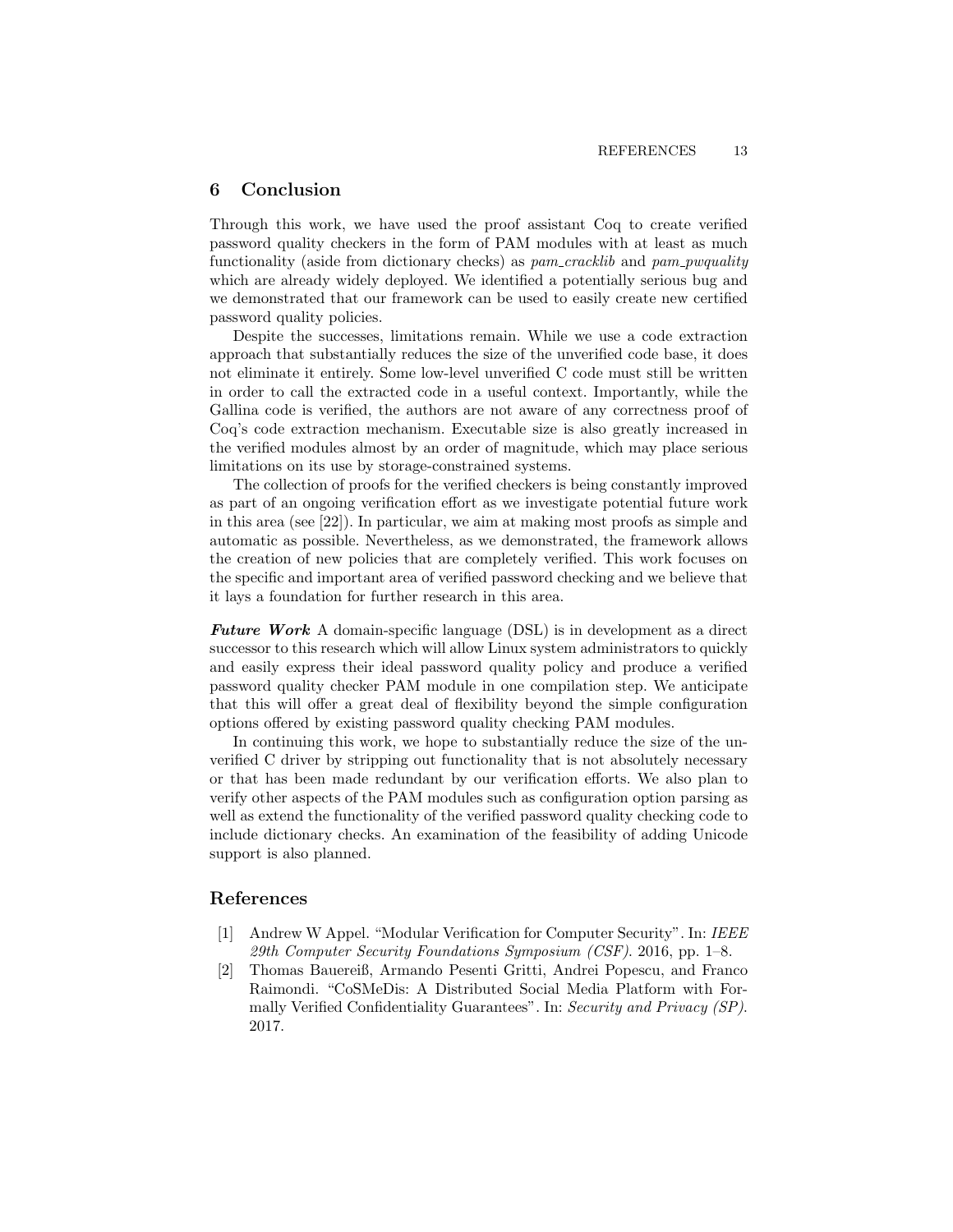#### 14 REFERENCES

- [3] Yves Bertot and Pierre Castéran. Interactive theorem proving and program development –  $Cog'Art:$  the calculus of inductive constructions. Springer Science & Business Media, 2013.
- [4] Bruno Blanchet et al. "An Efficient Cryptographic Protocol Verifier Based on Prolog Rules." In: CSFW. Vol. 1. 2001, pp. 82–96.
- [5] Mark Burnett. Today I Am Releasing Ten Million Passwords. https : / / xato . net / today - i - am - releasing - ten - million - passwords b6278bbe7495. Accessed: 2017-04-26. 2015.
- [6] Ran Canetti and Jonathan Herzog. "Universally composable symbolic analysis of mutual authentication and key-exchange protocols". In: Theory of Cryptography Conference. Springer. 2006, pp. 380–403.
- [7] National Cyber Security Centre. Password Guidance: Simplifying Your Approach. https://www.ncsc.gov.uk/guidance/password-guidancesimplifying-your-approach. Accessed: 2017-04-26. 2016.
- [8] Tej Chajed, Haogang Chen, Adam Chlipala, M Frans Kaashoek, Nickolai Zeldovich, and Daniel Ziegler. "Certifying a file system using crash Hoare logic: correctness in the presence of crashes". In: Communications of the ACM 60.4 (2017), pp. 75–84.
- [9] Haogang Chen, Daniel Ziegler, Tej Chajed, Adam Chlipala, M Frans Kaashoek, and Nickolai Zeldovich. "Using Crash Hoare logic for certifying the FSCQ file system". In: Proceedings of the 25th Symposium on Operating Systems Principles. ACM. 2015, pp. 18–37.
- [10] Adam Chlipala. Certified Programming with Dependent Types: A Pragmatic Introduction to the Coq Proof Assistant. MIT Press, 2013.
- [11] Matteo Dell'Amico, Pietro Michiardi, and Yves Roudier. "Password strength: An empirical analysis". In: *INFOCOM*. IEEE. 2010, pp. 1–9.
- [12] Bruno Dutertre and Steve Schneider. "Using a PVS embedding of CSP to verify authentication protocols". In: Theorem Proving in Higher Order Logics (1997), pp. 121–136.
- [13] Sigbjorn Finne, Inc Fergus Henderson, Marcin Kowalczyk, Daan Leijen, Simon Marlow, Erik Meijer, Simon Peyton Jones, and Malcolm Wallace. The Haskell 98 Foreign Function Interface 1.0 An Addendum to the Haskell 98 Report. 2002.
- [14] Richard W Hamming. *Coding and Theory*. Prentice-Hall, 1980.
- [15] Richard W Hamming. "Error detecting and error correcting codes". In: Bell Labs Technical Journal 29.2 (1950), pp. 147–160.
- [16] Philip G Inglesant and M Angela Sasse. "The true cost of unusable password policies: password use in the wild". In: Proceedings of the SIGCHI Conference on Human Factors in Computing Systems. ACM. 2010.
- [17] Mirek Jahoda, Robert Krátký, Martin Prpič, Tomáš Čapek, Stephen Wadeley, Yoana Ruseva, and Miroslav Svoboda. Red Hat Enterprise Linux 7 Security Guide. https : / / access . redhat . com / documentation / en - US/Red\_Hat\_Enterprise\_Linux/7/html/Security\_Guide/index.html. Accessed: 2017-04-26. 2017.